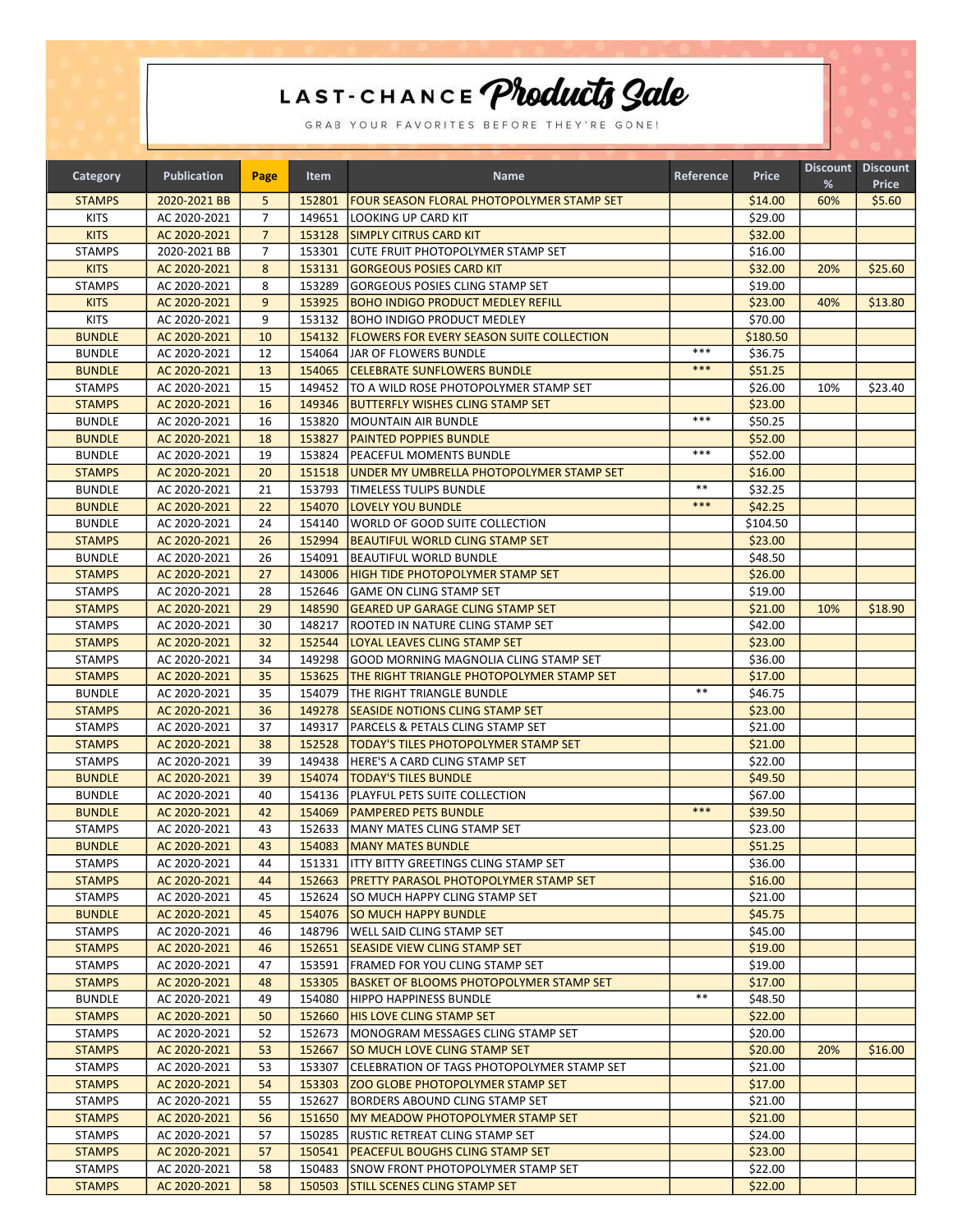| Category                       | <b>Publication</b>           | Page       | Item   | <b>Name</b>                                                                       | Reference   | <b>Price</b>        | %   | Discount Discount<br><b>Price</b> |
|--------------------------------|------------------------------|------------|--------|-----------------------------------------------------------------------------------|-------------|---------------------|-----|-----------------------------------|
| <b>STAMPS</b>                  | AC 2020-2021                 | 60         | 150469 | TOILE CHRISTMAS CLING STAMP SET                                                   |             | \$24.00             |     |                                   |
| <b>STAMPS</b>                  | AC 2020-2021                 | 61         | 151359 | <b>WINTER WOODS CLING STAMP SET</b>                                               |             | \$23.00             |     |                                   |
| <b>STAMPS</b>                  | AC 2020-2021                 | 62         | 150513 | <b>ITTY BITTY CHRISTMAS CLING STAMP SET</b>                                       |             | \$22.00             |     |                                   |
| <b>STAMPS</b>                  | AC 2020-2021                 | 63         | 150508 | <b>TAGS TAGS TAGS PHOTOPOLYMER STAMP SET</b>                                      |             | \$21.00             |     |                                   |
| <b>BUNDLE</b>                  | AC 2020-2021                 | 64         |        | 154153 ORNATE GARDEN SUITE COLLECTION                                             |             | \$136.75            |     |                                   |
| <b>BUNDLE</b>                  | AC 2020-2021                 | 66         |        | 154115 ORNATE THANKS BUNDLE                                                       | ***         | \$46.75             |     |                                   |
| <b>STAMPS</b>                  | AC 2020-2021                 | 67         | 152572 | ORNATE STYLE CLING STAMP SET                                                      |             | \$21.00             |     |                                   |
| <b>BUNDLE</b>                  | AC 2020-2021                 | 67         | 154119 | <b>ORNATE STYLE BUNDLE</b>                                                        | $**$        | \$52.00             |     |                                   |
| <b>STAMPS</b>                  | AC 2020-2021                 | 68         | 148732 | STRONG & BEAUTIFUL CLING STAMP SET                                                |             | \$25.00             |     |                                   |
| <b>STAMPS</b>                  | AC 2020-2021                 | 69         |        | 148626   MEANT TO BE CLING STAMP SET                                              |             | \$24.00             |     |                                   |
| <b>STAMPS</b>                  | AC 2020-2021                 | 70         |        | 152575   FLOWERING BLOOMS CLING STAMP SET                                         |             | \$21.00             |     |                                   |
| <b>BUNDLE</b>                  | AC 2020-2021                 | 70         |        | 154120   FLOWERING BLOOMS BUNDLE                                                  |             | \$46.75             |     |                                   |
| <b>STAMPS</b>                  | AC 2020-2021                 | 71         |        | 149383   PATH OF PETALS PHOTOPOLYMER STAMP SET                                    |             | \$22.00             |     |                                   |
| <b>STAMPS</b>                  | AC 2020-2021                 | 72         |        | 148223   HEALING HUGS CLING STAMP SET                                             |             | \$21.00             |     |                                   |
| <b>STAMPS</b>                  | AC 2020-2021                 | 73         | 152584 | ROUND OF APPLAUSE CLING STAMP SET                                                 |             | \$20.00             | 20% | \$16.00                           |
| <b>STAMPS</b>                  | AC 2020-2021                 | 73         |        | 151345   DANDELION WISHES CLING STAMP SET                                         |             | \$20.00             |     |                                   |
| <b>STAMPS</b>                  | AC 2020-2021                 | 74         | 151691 | <b>SO SENTIMENTAL CLING STAMP SET</b>                                             | $***$       | \$22.00             |     |                                   |
| <b>BUNDLE</b>                  | AC 2020-2021                 | 74         |        | 153828 ISO SENTIMENTAL BUNDLE                                                     |             | \$48.50             |     |                                   |
| <b>STAMPS</b>                  | AC 2020-2021                 | 75         | 151417 | HEARTFELT PHOTOPOLYMER STAMP SET                                                  | $***$       | \$17.00             | 20% | \$13.60                           |
| <b>BUNDLE</b>                  | AC 2020-2021                 | 75         | 153775 | <b>HEARTFELT BUNDLE</b>                                                           |             | \$45.75             |     |                                   |
| <b>STAMPS</b>                  | AC 2020-2021                 | 76         |        | 151427   HEART TO HEART PHOTOPOLYMER STAMP SET                                    |             | \$17.00             |     |                                   |
| <b>STAMPS</b>                  | AC 2020-2021                 | 77<br>77   |        | 148726   BEAUTY ABOUNDS CLING STAMP SET                                           |             | \$23.00<br>\$21.00  |     |                                   |
| <b>STAMPS</b><br><b>STAMPS</b> | AC 2020-2021<br>AC 2020-2021 | 78         |        | 149364   A LITTLE LACE CLING STAMP SET<br>152578   MASSIVE THANKS CLING STAMP SET |             | \$22.00             |     |                                   |
| <b>STAMPS</b>                  | AC 2020-2021                 | 79         | 148580 | BUTTERFLY GALA PHOTOPOLYMER STAMP SET                                             |             | \$21.00             |     |                                   |
| <b>STAMPS</b>                  | AC 2020-2021                 | 79         | 152637 | <b>SEE THE GOOD CLING STAMP SET</b>                                               |             | \$21.00             |     |                                   |
| <b>STAMPS</b>                  | AC 2020-2021                 | 80         | 151479 | LAST A LIFETIME CLING STAMP SET                                                   |             | \$23.00             |     |                                   |
| <b>STAMPS</b>                  | AC 2020-2021                 | 80         |        | 151485   SO INVITING PHOTOPOLYMER STAMP SET                                       |             | \$16.00             |     |                                   |
| <b>STAMPS</b>                  | AC 2020-2021                 | 81         | 152621 | POSTED FOR YOU CLING STAMP SET                                                    |             | \$17.00             |     |                                   |
| <b>BUNDLE</b>                  | AC 2020-2021                 | 81         | 154075 | <b>POSTED FOR YOU BUNDLE</b>                                                      | $***$       | \$31.50             |     |                                   |
| <b>BUNDLE</b>                  | AC 2020-2021                 | 82         | 154129 | <b>PEONY GARDEN SUITE COLLECTION</b>                                              |             | \$97.50             |     |                                   |
| <b>BUNDLE</b>                  | AC 2020-2021                 | 84         |        | 154056 PRIZED PEONY BUNDLE                                                        | $***$       | \$57.50             |     |                                   |
| <b>STAMPS</b>                  | AC 2020-2021                 | 86         |        | 151513 GRACE'S GARDEN PHOTOPOLYMER STAMP SET                                      |             | \$18.00             |     |                                   |
| <b>STAMPS</b>                  | AC 2020-2021                 | 88         | 152509 | COMFORT & HOPE CLING STAMP SET                                                    |             | \$21.00             | 20% | \$16.80                           |
| <b>STAMPS</b>                  | AC 2020-2021                 | 89         | 147678 | COUNTRY HOME PHOTOPOLYMER STAMP SET                                               |             | \$21.00             |     |                                   |
| <b>STAMPS</b>                  | AC 2020-2021                 | 89         | 150581 | <b>HARVEST HELLOS CLING STAMP SET</b>                                             |             | \$21.00             |     |                                   |
| <b>STAMPS</b>                  | AC 2020-2021                 | 90         |        | 152512   RIDICULOUSLY AWESOME CLING STAMP SET                                     |             | \$22.00             |     |                                   |
| <b>BUNDLE</b>                  | AC 2020-2021                 | 91         |        | 154061   NOTHING'S BETTER THAN BUNDLE                                             | $***$ / *** | \$46.75             |     |                                   |
| <b>STAMPS</b>                  | AC 2020-2021                 | 93         |        | 151643 SPECIAL SOMEONE PHOTOPOLYMER STAMP SET                                     |             | \$17.00             |     |                                   |
| <b>BUNDLE</b>                  | AC 2020-2021                 | 94         |        | 154126   WHALE OF A TIME SUITE COLLECTION                                         |             | \$65.50             |     |                                   |
| <b>BUNDLE</b>                  | AC 2020-2021                 | 96         |        | 154053 WHALE DONE BUNDLE                                                          | $***$       | \$31.50             |     |                                   |
| <b>STAMPS</b>                  | AC 2020-2021                 | 98         |        | 149406   DINO DAYS PHOTOPOLYMER STAMP SET                                         |             | \$21.00             |     |                                   |
| <b>STAMPS</b>                  | AC 2020-2021                 | 98         | 149408 | <b>WILDLY HAPPY CLING STAMP SET</b>                                               |             | \$21.00             |     |                                   |
| <b>STAMPS</b>                  | AC 2020-2021                 | 99         |        | 152496 MOVING ALONG PHOTOPOLYMER STAMP SET                                        |             | \$17.00             |     |                                   |
| <b>BUNDLE</b>                  | AC 2020-2021                 | 100        | 154137 | <b>PLAYING WITH PATTERNS SUITE COLLECTION</b>                                     |             | \$82.50             |     |                                   |
| <b>STAMPS</b>                  | AC 2020-2021                 | 102        |        | 152523 PATTERN PLAY PHOTOPOLYMER STAMP SET                                        |             | \$16.00             |     |                                   |
| <b>BUNDLE</b>                  | AC 2020-2021                 | 102        | 154087 | <b>PATTERN PLAY BUNDLE</b>                                                        | $***$       | \$45.00             |     |                                   |
| <b>STAMPS</b>                  | AC 2020-2021                 | 104        | 152533 | <b>HOORAY TO YOU CLING STAMP SET</b>                                              |             | \$17.00             |     |                                   |
| <b>STAMPS</b>                  | AC 2020-2021                 | 104        |        | 152536 ZANY ZEBRAS CLING STAMP SET                                                |             | \$19.00             |     |                                   |
| <b>STAMPS</b>                  | AC 2020-2021                 | 106        |        | 149379   FAMILY PARTY PHOTOPOLYMER STAMP SET                                      |             | \$22.00             |     |                                   |
| <b>STAMPS</b><br><b>BUNDLE</b> | AC 2020-2021<br>AC 2020-2021 | 107        |        | 148618   ITTY BITTY BIRTHDAYS CLING STAMP SET                                     |             | \$23.00<br>\$105.00 |     |                                   |
| <b>BUNDLE</b>                  | AC 2020-2021                 | 108<br>110 | 154094 | 154143   FOREVER GREENERY SUITE COLLECTION<br><b>FOREVER FERN BUNDLE</b>          | ***         | \$54.00             |     |                                   |
| <b>STAMPS</b>                  | AC 2020-2021                 | 111        | 152592 | <b>SENDING SUNSHINE PHOTOPOLYMER STAMP SET</b>                                    |             | \$17.00             |     |                                   |
| <b>STAMPS</b>                  | AC 2020-2021                 | 112        |        | 149231 BAND TOGETHER CLING STAMP SET                                              |             | \$23.00             |     |                                   |
| <b>STAMPS</b>                  | AC 2020-2021                 | 112        |        | 151622 BY THE DOCK CLING STAMP SET                                                |             | \$22.00             |     |                                   |
| <b>STAMPS</b>                  | AC 2020-2021                 | 113        |        | 152594 EMBRACE EACH MOMENT CLING STAMP SET                                        |             | \$22.00             |     |                                   |
| <b>STAMPS</b>                  | AC 2020-2021                 | 115        |        | 149252 BEAUTIFUL FRIENDSHIP PHOTOPOLYMER STAMP SET                                |             | \$22.00             |     |                                   |
| <b>STAMPS</b>                  | AC 2020-2021                 | 116        | 149229 | BLOOM & GROW PHOTOPOLYMER STAMP SET                                               |             | \$26.00             |     |                                   |
| <b>STAMPS</b>                  | AC 2020-2021                 | 117        | 152589 | <b>FIELD OF FLOWERS PHOTOPOLYMER STAMP SET</b>                                    |             | \$17.00             |     |                                   |
| <b>BUNDLE</b>                  | AC 2020-2021                 | 117        |        | 154108   FIELD OF FLOWERS BUNDLE                                                  |             | \$36.00             |     |                                   |
| <b>STAMPS</b>                  | AC 2020-2021                 | 118        |        | 149450   FLORAL ESSENCE PHOTOPOLYMER STAMP SET                                    |             | \$17.00             | 40% | \$10.20                           |
| <b>STAMPS</b>                  | AC 2020-2021                 | 118        |        | 149268 INSPIRING IRIS PHOTOPOLYMER STAMP SET                                      |             | \$21.00             |     |                                   |
| <b>STAMPS</b>                  | AC 2020-2021                 | 119        |        | 149306   WOVEN HEIRLOOMS CLING STAMP SET                                          |             | \$24.00             |     |                                   |
| <b>BUNDLE</b>                  | AC 2020-2021                 | 120        | 154107 | <b>BIRDS &amp; BRANCHES BUNDLE</b>                                                | $***$       | \$46.75             |     |                                   |
| <b>BUNDLE</b>                  | AC 2020-2021                 | 121        |        | 154112   ALL THINGS FABULOUS BUNDLE                                               | $***$       | \$47.50             |     |                                   |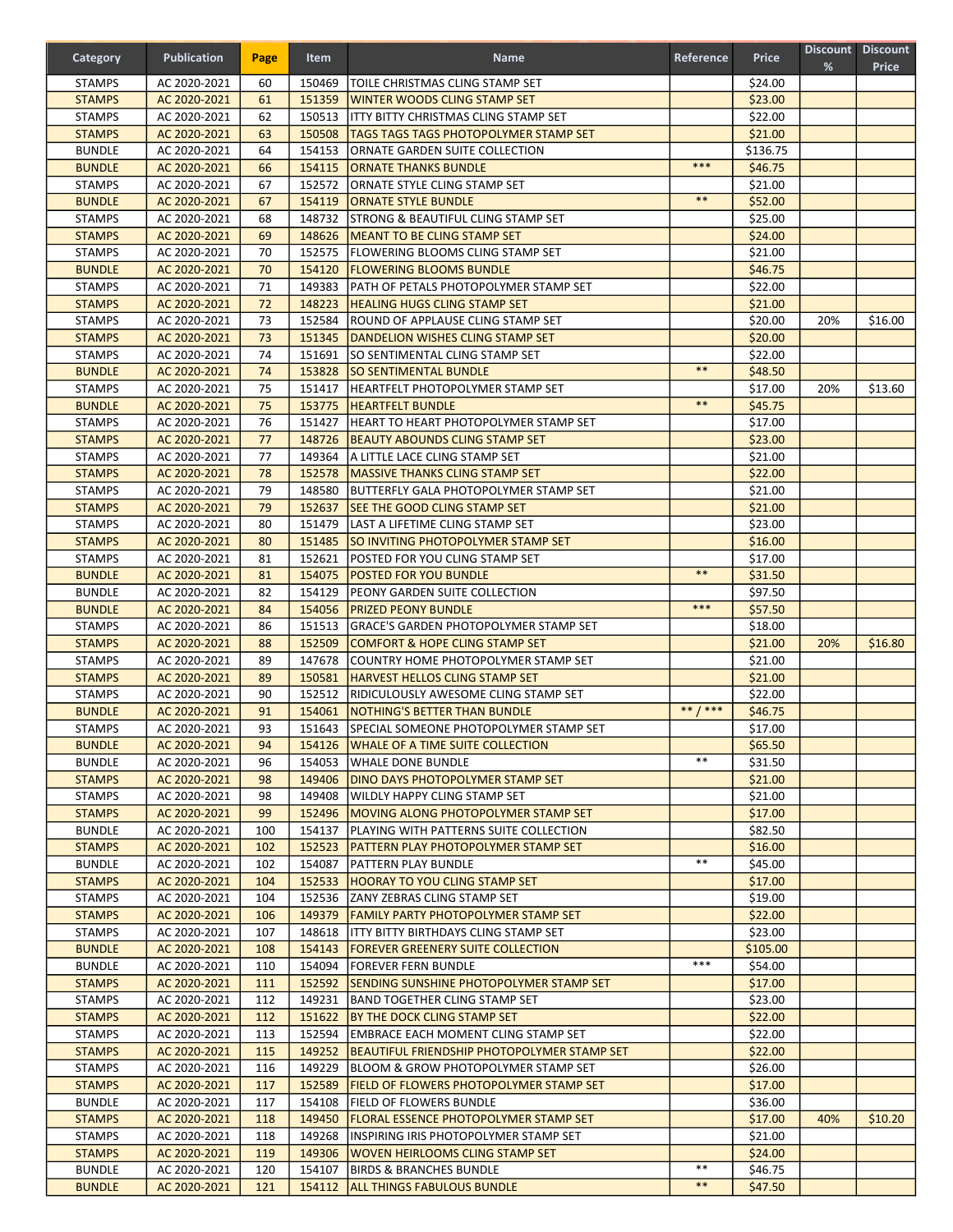| Category                       | <b>Publication</b>           | Page       | Item             | <b>Name</b>                                                                         | Reference | <b>Price</b>       | %   | Discount Discount<br><b>Price</b> |
|--------------------------------|------------------------------|------------|------------------|-------------------------------------------------------------------------------------|-----------|--------------------|-----|-----------------------------------|
| <b>BUNDLE</b>                  | AC 2020-2021                 | 122        | 154147           | IIN GOOD TASTE SUITE COLLECTION                                                     |           | \$85.00            |     |                                   |
| <b>BUNDLE</b>                  | AC 2020-2021                 | 124        | 154098           | <b>TASTEFUL TOUCHES BUNDLE</b>                                                      | ***       | \$48.50            |     |                                   |
| <b>STAMPS</b>                  | AC 2020-2021                 | 125        | 146519           | <b>SWIRLY FRAMES PHOTOPOLYMER STAMP SET</b>                                         |           | \$21.00            |     |                                   |
| <b>STAMPS</b>                  | AC 2020-2021                 | 126        | 152530           | <b>FANCY PHRASES CLING STAMP SET</b>                                                |           | \$22.00            |     |                                   |
| <b>BUNDLE</b>                  | AC 2020-2021                 | 126        | 154090           | <b>FANCY PHRASES BUNDLE</b>                                                         | $***$     | \$40.50            |     |                                   |
| <b>STAMPS</b>                  | AC 2020-2021                 | 127        | 152587           | <b>ARRANGE A WREATH PHOTOPOLYMER STAMP SET</b>                                      |           | \$22.00            |     |                                   |
| <b>BUNDLE</b>                  | AC 2020-2021                 | 127        | 154109           | ARRANGE A WREATH BUNDLE                                                             |           | \$54.00            |     |                                   |
| <b>STAMPS</b>                  | AC 2020-2021                 | 128        | 149237           | FRIEND LIKE YOU PHOTOPOLYMER STAMP SET                                              |           | \$21.00            |     |                                   |
| <b>STAMPS</b>                  | AC 2020-2021                 | 129        | 146386           | WATERFRONT PHOTOPOLYMER STAMP SET                                                   |           | \$17.00            |     |                                   |
| <b>STAMPS</b>                  | AC 2020-2021                 | 129        | 149247           | <b>GARDEN SHED CLING STAMP SET</b>                                                  |           | \$23.00            |     |                                   |
| <b>BUNDLE</b>                  | AC 2020-2021                 | 130        | 154150           | <b>ARTISTRY BLOOMS SUITE COLLECTION</b>                                             |           | \$73.00            |     |                                   |
| <b>BUNDLE</b>                  | AC 2020-2021                 | 132        | 154101           | <b>HAND-DRAWN BLOOMS BUNDLE</b>                                                     | ***       | \$48.50            |     |                                   |
| <b>BUNDLE</b>                  | AC 2020-2021                 | 133        | 154104           | <b>BEST YEAR BUNDLE</b>                                                             | **        | \$57.50            |     |                                   |
| <b>STAMPS</b>                  | AC 2020-2021                 | 134        | 152618           | WALK IN THE WOODS CLING STAMP SET                                                   |           | \$21.00            |     |                                   |
| <b>STAMPS</b>                  | AC 2020-2021                 | 135        | 152609           | FIELD JOURNAL CLING STAMP SET                                                       |           | \$22.00            | 10% | \$19.80                           |
| <b>STAMPS</b>                  | AC 2020-2021                 | 136        | 149223           | <b>SILHOUETTE SCENES CLING STAMP SET</b>                                            |           | \$23.00            |     |                                   |
| <b>STAMPS</b>                  | AC 2020-2021                 | 136        | 152612           | TEXTURED ESSENTIALS CLING STAMP SET                                                 |           | \$23.00            |     |                                   |
| <b>STAMPS</b>                  | AC 2020-2021                 | 137        | 153217           | <b>IPALLET THOUGHTS CLING STAMP SET</b>                                             |           | \$22.00            |     |                                   |
| <b>STAMPS</b>                  | AC 2020-2021                 | 138        | 152547           | CAMOUFLAGE CLING STAMP SET                                                          |           | \$17.00            | 20% | \$13.60                           |
| <b>STAMPS</b>                  | AC 2020-2021                 | 138        | 147797           | <b>BUFFALO CHECK WOOD-MOUNT STAMP SET</b>                                           |           | \$21.00            |     |                                   |
| <b>STAMPS</b>                  | AC 2020-2021                 | 138        | 149259           | <b>IBIRCH WOOD-MOUNT STAMP SET</b>                                                  |           | \$21.00            |     |                                   |
| <b>STAMPS</b>                  | AC 2020-2021                 | 138        | 149262           | <b>ALL WIRED UP CLING STAMP SET</b>                                                 |           | \$17.00            |     |                                   |
| <b>STAMPS</b>                  | AC 2020-2021                 | 138        | 149265           | <b>ALL WIRED UP WOOD-MOUNT STAMP SET</b>                                            |           | \$21.00            |     |                                   |
| <b>STAMPS</b>                  | AC 2020-2021                 | 138        |                  | 151372 BUFFALO CHECK CLING STAMP SET                                                |           | \$17.00            |     |                                   |
| <b>STAMPS</b>                  | AC 2020-2021                 | 138        | 153494           | CAMOUFLAGE WOOD STAMP SET                                                           |           | \$21.00            |     |                                   |
| <b>STAMPS</b>                  | AC 2020-2021                 | 138        | 153693           | <b>STACKED STONE WOOD-MOUNT STAMP SET</b>                                           |           | \$21.00            |     |                                   |
| <b>STAMPS</b>                  | AC 2020-2021                 | 138        | 154159           | <b>DRYBRUSH WOOD-MOUNT STAMP SET</b>                                                |           | \$21.00            |     |                                   |
| <b>STAMPS</b><br><b>BUNDLE</b> | AC 2020-2021                 | 139<br>144 | 146676<br>155349 | MAKE A DIFFERENCE PHOTOPOLYMER STAMP SET                                            |           | \$27.00            | 20% | \$21.60                           |
| <b>KITS</b>                    | AC 2020-2021<br>AC 2020-2021 | 155        | 153600           | 2019-2021 IN COLOR CLASSIC STAMPIN' PADS<br>WORLD OF GOOD MEMORIES & MORE CARD PACK |           | \$27.00<br>\$11.00 | 60% | \$4.40                            |
| <b>TOOLS</b>                   | AC 2020-2021                 | 178        | 152708           | <b>HAPPY DIES</b>                                                                   |           | \$30.00            | 60% | \$12.00                           |
| <b>TOOLS</b>                   | AC 2020-2021                 | 183        | 149541           | <b>SWEET SILHOUETTES DIES</b>                                                       |           | \$35.00            | 60% | \$14.00                           |
| <b>TOOLS</b>                   | AC 2020-2021                 | 183        | 151816           | <b>WELL WRITTEN DIES</b>                                                            |           | \$40.00            |     |                                   |
| <b>HOST</b>                    | AC 2020-2021                 | 187        | 152677           | <b>SUMMER DAYS HOST CLING STAMP SET</b>                                             | $\ast$    | \$13.00            |     |                                   |
| HOST                           | AC 2020-2021                 | 187        | 153497           | TOUCHED MY HEART HOST CLING STAMP SET                                               | $\ast$    | \$12.00            |     |                                   |
| <b>INK</b>                     | 2020-2021 BB                 | 5          | 153182           | <b>JJUST JADE &amp; MAGENTA MADNESS STAMPIN' SPOTS</b>                              |           | \$6.00             | 10% | \$5.40                            |
| <b>PAPER</b>                   | 2020-2021 BB                 | 5          | 153184           | <b>FLOWERS FOR EVERY SEASON CARDS &amp; MORE</b>                                    |           | \$10.00            | 40% | \$6.00                            |
| <b>PAPER</b>                   | AC 2020-2021                 | 64         | 152488           | IORNATE GARDEN DESIGNER SERIES PAPER                                                |           | \$15.00            | 60% | \$6.00                            |
| INK                            | AC 2020-2021                 | 142        | 154888           | MANGO MELODY STAMPIN' BLENDS COMBO PACK                                             |           | \$9.00             | 10% | \$8.10                            |
| <b>INK</b>                     | AC 2020-2021                 | 142        |                  | 154898   RICH RAZZLEBERRY STAMPIN' BLENDS COMBO PACK                                |           | \$9.00             |     |                                   |
| INK                            | AC 2020-2021                 | 143        | 154895           | <b>PRETTY PEACOCK STAMPIN' BLENDS COMBO PACK</b>                                    |           | \$9.00             | 20% | \$7.20                            |
| <b>INK</b>                     | AC 2020-2021                 | 143        | 154901           | <b>SEASIDE SPRAY STAMPIN' BLENDS COMBO PACK</b>                                     |           | \$9.00             | 20% | \$7.20                            |
| <b>INK</b>                     | AC 2020-2021                 | 143        | 154896           | PURPLE POSY STAMPIN' BLENDS COMBO PACK                                              |           | \$9.00             | 40% | \$5.40                            |
| <b>INK</b>                     | AC 2020-2021                 | 143        | 150080           | ROCOCO ROSE CLASSIC STAMPIN' PAD                                                    |           | \$7.50             |     |                                   |
| INK                            | AC 2020-2021                 | 143        | 150083           | PRETTY PEACOCK CLASSIC STAMPIN' PAD                                                 |           | \$7.50             |     |                                   |
| <b>INK</b>                     | AC 2020-2021                 | 143        |                  | 150085 SEASIDE SPRAY CLASSIC STAMPIN' PAD                                           |           | \$7.50             |     |                                   |
| <b>INK</b>                     | AC 2020-2021                 | 143        | 150086           | TERRACOTTA TILE CLASSIC STAMPIN' PAD                                                |           | \$7.50             |     |                                   |
| <b>INK</b>                     | AC 2020-2021                 | 143        | 150089           | ROCOCO ROSE CLASSIC STAMPIN' INK REFILL                                             |           | \$3.75             |     |                                   |
| <b>INK</b>                     | AC 2020-2021                 | 143        | 150090           | <b>PRETTY PEACOCK CLASSIC STAMPIN' INK REFILL</b>                                   |           | \$3.75             |     |                                   |
| <b>INK</b>                     | AC 2020-2021                 | 143        | 150092           | <b>SEASIDE SPRAY CLASSIC STAMPIN' INK REFILL</b>                                    |           | \$3.75             |     |                                   |
| <b>INK</b>                     | AC 2020-2021                 | 143        |                  | 150093   TERRACOTTA TILE CLASSIC STAMPIN' INK REFILL                                |           | \$3.75             |     |                                   |
| <b>PAPER</b>                   | AC 2020-2021                 | 143        | 150880           | <b>PRETTY PEACOCK 8-1/2" X 11" CARDSTOCK</b>                                        |           | \$8.75             |     |                                   |
| <b>PAPER</b>                   | AC 2020-2021                 | 143        | 150881           | PURPLE POSY 8-1/2" X 11" CARDSTOCK                                                  |           | \$8.75             |     |                                   |
| <b>PAPER</b>                   | AC 2020-2021                 | 143        | 150882           | ROCOCO ROSE 8-1/2" X 11" CARDSTOCK                                                  |           | \$8.75             |     |                                   |
| <b>PAPER</b>                   | AC 2020-2021                 | 143        | 150883           | SEASIDE SPRAY 8-1/2" X 11" CARDSTOCK                                                |           | \$8.75             |     |                                   |
| <b>PAPER</b>                   | AC 2020-2021                 | 143        | 150884           | TERRACOTTA TILE 8-1/2" X 11" CARDSTOCK                                              |           | \$8.75             |     |                                   |
| INK                            | AC 2020-2021                 | 143        | 154900           | ROCOCO ROSE STAMPIN' BLENDS COMBO PACK                                              |           | \$9.00             |     |                                   |
| <b>PAPER</b>                   | AC 2020-2021                 | 144        | 152485           | NEUTRALS 6" X 6" DESIGNER SERIES PAPER                                              |           | \$11.50            | 10% | \$10.35                           |
| INK                            | AC 2020-2021                 | 144        | 150079           | 2019-2021 IN COLOR STAMPIN' WRITE MARKERS                                           |           | \$15.00            | 20% | \$12.00                           |
| <b>PAPER</b><br><b>PAPER</b>   | AC 2020-2021                 | 144<br>144 | 149701<br>149703 | 2019-2021 IN COLOR 8-1/2" X 11" CARDSTOCK<br>2019-2021 IN COLOR 12" X 12" CARDSTOCK |           | \$9.00<br>\$12.75  |     |                                   |
| <b>PAPER</b>                   | AC 2020-2021<br>AC 2020-2021 | 144        |                  | 153070 2020-2022 IN COLOR 6" X 6" DESIGNER SERIES PAPER                             |           | \$11.50            |     |                                   |
| PAPER                          | AC 2020-2021                 | 144        |                  | 153072 SUBTLES 6" X 6" DESIGNER SERIES PAPER                                        |           | \$11.50            |     |                                   |
| <b>PAPER</b>                   | AC 2020-2021                 | 144        |                  | 153073  REGALS 6" X 6" DESIGNER SERIES PAPER                                        |           | \$11.50            |     |                                   |
| <b>EMBELLISHMENTS</b>          | AC 2020-2021                 | 146        | 109129           | GOLD STAMPIN' EMBOSS POWDER                                                         |           | \$6.00             |     |                                   |
| <b>EMBELLISHMENTS</b>          | AC 2020-2021                 | 146        |                  | 109130 CLEAR STAMPIN' EMBOSS POWDER                                                 |           | \$6.00             |     |                                   |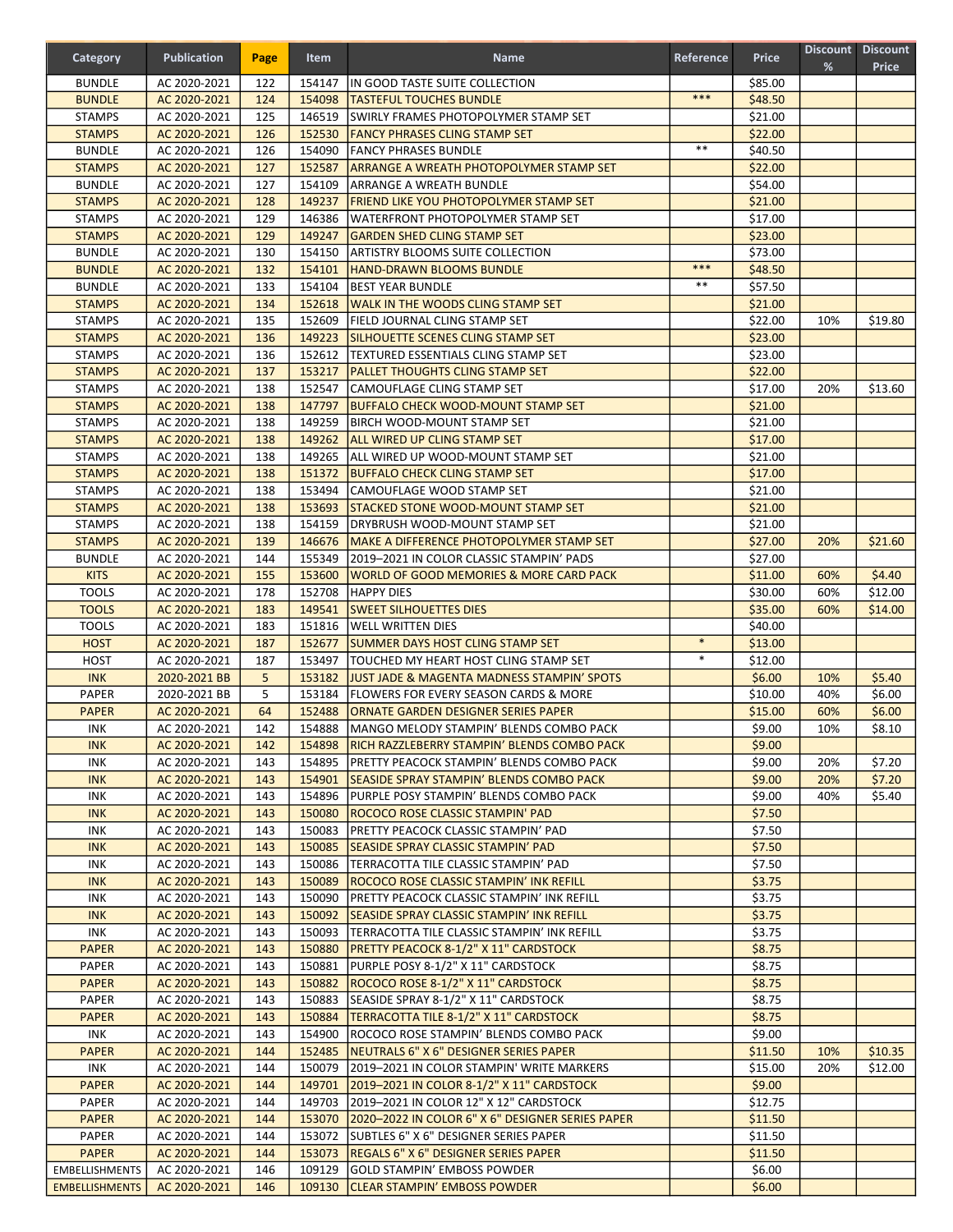| Category                                       | <b>Publication</b>           | Page       | Item             | <b>Name</b>                                                                                            | Reference | <b>Price</b>       | %          | Discount Discount<br><b>Price</b> |
|------------------------------------------------|------------------------------|------------|------------------|--------------------------------------------------------------------------------------------------------|-----------|--------------------|------------|-----------------------------------|
| <b>EMBELLISHMENTS</b>                          | AC 2020-2021                 | 146        | 109131           | ISILVER STAMPIN' EMBOSS POWDER                                                                         |           | \$6.00             |            |                                   |
| <b>EMBELLISHMENTS</b>                          | AC 2020-2021                 | 146        | 109132           | WHITE STAMPIN' EMBOSS POWDER                                                                           |           | \$6.00             |            |                                   |
| <b>TOOLS</b>                                   | AC 2020-2021                 | 147        | 141337           | <b>STAMPING SPONGES</b>                                                                                |           | \$4.00             | 20%        | \$3.20                            |
| <b>TOOLS</b>                                   | AC 2020-2021                 | 147        | 141714           | <b>SPONGE BRAYERS</b>                                                                                  |           | \$8.00             | 20%        | \$6.40                            |
| INK                                            | AC 2020-2021                 | 147        | 147044           | CHAMPAGNE MIST SHIMMER PAINT                                                                           |           | \$8.00             | 40%        | \$4.80                            |
| <b>INK</b>                                     | AC 2020-2021                 | 147        | 147046           | <b>FROST WHITE SHIMMER PAINT</b>                                                                       |           | \$8.00             |            |                                   |
| <b>PAPER</b><br><b>PAPER</b>                   | AC 2020-2021                 | 148<br>148 | 152492<br>152495 | FOREVER GREENERY DESIGNER SERIES PAPER<br><b>ARTISTRY BLOOMS DESIGNER SERIES PAPER</b>                 |           | \$11.50<br>\$11.50 | 20%<br>20% | \$9.20<br>\$9.20                  |
| <b>PAPER</b>                                   | AC 2020-2021<br>AC 2020-2021 | 148        | 152486           | FLOWERS FOR EVERY SEASON 6" X 6" DSGNER SER. PAPER                                                     |           | \$11.50            | 40%        | \$6.90                            |
| <b>PAPER</b>                                   | AC 2020-2021                 | 149        | 152483           | PEONY GARDEN DESIGNER SERIES PAPER                                                                     |           | \$11.50            | 20%        | \$9.20                            |
| <b>PAPER</b>                                   | AC 2020-2021                 | 149        | 152489           | PLAYFUL PETS DESIGNER SERIES PAPER                                                                     |           | \$11.50            |            |                                   |
| <b>PAPER</b>                                   | AC 2020-2021                 | 149        | 152490           | PLAYING WITH PATTERNS 6" X 6" DESIGNER SERIES PAPER                                                    |           | \$11.50            |            |                                   |
| <b>PAPER</b>                                   | AC 2020-2021                 | 150        | 152487           | BRIGHTS 6" X 6" DESIGNER SERIES PAPER                                                                  |           | \$11.50            | 10%        | \$10.35                           |
| <b>PAPER</b>                                   | AC 2020-2021                 | 150        | 153071           | 2019-2021 IN COLOR 6" X 6" DESIGNER SERIES PAPER                                                       |           | \$11.50            | 20%        | \$9.20                            |
| <b>PAPER</b>                                   | AC 2020-2021                 | 150        | 152491           | WORLD OF GOOD SPECIALTY DESIGNER SERIES PAPER                                                          |           | \$15.00            | 40%        | \$9.00                            |
| <b>PAPER</b>                                   | AC 2020-2021                 | 150        | 152460           | WHALE OF A TIME DESIGNER SERIES PAPER                                                                  |           | \$11.50            |            |                                   |
| PAPER                                          | AC 2020-2021                 | 152        | 141699           | <b>CLEAR TINY TREAT BOXES</b>                                                                          |           | \$7.50             | 20%        | \$6.00                            |
| <b>PAPER</b>                                   | AC 2020-2021                 | 152        | 144645           | <b>MINI PIZZA BOXES</b>                                                                                |           | \$6.00             | 20%        | \$4.80                            |
| <b>PAPER</b>                                   | AC 2020-2021                 | 152        | 152493           | FOREVER GOLD LASER-CUT SPECIALTY PAPER                                                                 |           | \$15.00            | 20%        | \$12.00                           |
| <b>PAPER</b>                                   | AC 2020-2021                 | 152        | 149492           | <b>MINI SHIPPING BOXES</b>                                                                             |           | \$5.00             | 40%        | \$3.00                            |
| <b>PAPER</b>                                   | AC 2020-2021                 | 152        | 152068           | lGOLD MINI PIZZA BOXES                                                                                 |           | \$7.00             | 40%        | \$4.20                            |
| <b>PAPER</b>                                   | AC 2020-2021                 | 153        | 144748           | <b>CHAMPAGNE FOIL SHEETS</b>                                                                           |           | \$5.00             | 20%        | \$4.00                            |
| <b>PAPER</b>                                   | AC 2020-2021                 | 153        | 153057           | <b>BRASS FOIL SHEETS</b>                                                                               |           | \$5.00<br>\$10.00  | 20%        | \$4.00                            |
| <b>PAPER</b><br><b>PAPER</b>                   | AC 2020-2021<br>AC 2020-2021 | 153<br>153 | 153557<br>132178 | <b>COLOR VELVETEEN PAPER PACK</b><br>SILVER FOIL SHEETS                                                |           | \$5.00             | 40%        | \$6.00                            |
| <b>PAPER</b>                                   | AC 2020-2021                 | 154        | 153101           | <b>FLOWERS FOR EVERY SEASON MEM. &amp; MORE CARDS/ENV.</b>                                             |           | \$11.00            | 20%        | \$8.80                            |
| <b>PAPER</b>                                   | AC 2020-2021                 | 155        | 153058           | FLOWERS FOR EVERY SEASON MEM. & MORE CARD PACK                                                         |           | \$11.00            | 60%        | \$4.40                            |
| <b>EMBELLISHMENTS</b>                          | AC 2020-2021                 | 156        | 152474           | <b>GOLD HOOPS EMBELLISHMENTS</b>                                                                       |           | \$7.50             | 10%        | \$6.75                            |
| <b>EMBELLISHMENTS</b>                          | AC 2020-2021                 | 156        | 147801           | <b>FROSTED &amp; CLEAR EPOXY DROPLETS</b>                                                              |           | \$9.00             |            |                                   |
| <b>EMBELLISHMENTS</b>                          | AC 2020-2021                 | 157        | 152481           | <b>BUTTERFLY GEMS</b>                                                                                  |           | \$6.50             | 40%        | \$3.90                            |
| <b>EMBELLISHMENTS</b>                          | AC 2020-2021                 | 157        | 150430           | <b>STAR DESIGNER ELEMENTS</b>                                                                          |           | \$9.00             | 60%        | \$3.60                            |
| <b>EMBELLISHMENTS</b>                          | AC 2020-2021                 | 157        | 152471           | <b>ANTIQUED CORNERS &amp; SLIDES ELEMENTS</b>                                                          |           | \$8.50             | 60%        | \$3.40                            |
| <b>EMBELLISHMENTS</b>                          | AC 2020-2021                 | 157        | 149498           | <b>WOVEN THREADS SEQUIN ASSORTMENT</b>                                                                 |           | \$5.00             |            |                                   |
| <b>EMBELLISHMENTS</b>                          | AC 2020-2021                 | 157        | 152155           | <b>GOLD GLITTER ENAMEL DOTS</b>                                                                        |           | \$8.00             |            |                                   |
| <b>EMBELLISHMENTS</b>                          | AC 2020-2021                 | 158        | 152461           | WHALE OF A TIME SEQUINS                                                                                |           | \$6.50             | 20%        | \$5.20                            |
| <b>EMBELLISHMENTS</b>                          | AC 2020-2021                 | 158        | 152465           | <b>PLAYFUL PETS TRINKETS</b>                                                                           |           | \$8.50             | 20%        | \$6.80                            |
| <b>EMBELLISHMENTS</b>                          | AC 2020-2021                 | 158        | 153645           | FLOWERS FOR EVERY SEASON GEMS                                                                          |           | \$6.50             | 20%        | \$5.20                            |
| <b>EMBELLISHMENTS</b>                          | AC 2020-2021                 | 158        | 150442           | <b>SNOW GLOBE SHAKER DOME</b>                                                                          |           | \$6.50             | 60%        | \$2.60                            |
| <b>EMBELLISHMENTS</b>                          | AC 2020-2021                 | 158        | 152476           | IN GOOD TASTE ELEMENTS                                                                                 |           | \$6.50             | 60%        | \$2.60                            |
| <b>EMBELLISHMENTS</b><br><b>EMBELLISHMENTS</b> | AC 2020-2021<br>AC 2020-2021 | 158<br>160 | 152480<br>146912 | 2020-2022 IN COLOR ENAMEL DOTS<br>WHISPER WHITE 5/8" (1.6 CM) POLKA DOT TULLE RIBBON                   |           | \$8.00<br>\$7.50   | 10%        | \$6.75                            |
| <b>EMBELLISHMENTS</b>                          | AC 2020-2021                 | 160        | 153622           | <b>BUMBLEBEE 2020-2022 IN COLOR RIBBON</b>                                                             |           | \$6.00             | 10%        | \$5.40                            |
| <b>EMBELLISHMENTS</b>                          | AC 2020-2021                 | 160        | 150446           | SEASIDE SPRAY 1/4" (6.4 MM) METALLIC RIBBON                                                            |           | \$7.00             | 20%        | \$5.60                            |
| <b>EMBELLISHMENTS</b>                          | AC 2020-2021                 | 160        | 152482           | CINNAMON CIDER 2020-2022 IN COLOR RIBBON                                                               |           | \$6.00             | 20%        | \$4.80                            |
| <b>EMBELLISHMENTS</b>                          | AC 2020-2021                 | 160        | 153624           | MISTY MOONLIGHT 2020-2022 IN COLOR RIBBON                                                              |           | \$6.00             | 20%        | \$4.80                            |
| <b>EMBELLISHMENTS</b>                          | AC 2020-2021                 | 160        | 153621           | JUST JADE 2020–2022 IN COLOR RIBBON                                                                    |           | \$6.00             | 40%        | \$3.60                            |
| <b>EMBELLISHMENTS</b>                          | AC 2020-2021                 | 160        | 153623           | MAGENTA MADNESS 2020-2022 IN COLOR RIBBON                                                              |           | \$6.00             | 40%        | \$3.60                            |
| <b>EMBELLISHMENTS</b>                          | AC 2020-2021                 | 160        | 149587           | ROCOCO ROSE 1/2" (1.3 CM) GATHERED RIBBON                                                              |           | \$8.50             | 60%        | \$3.40                            |
| <b>EMBELLISHMENTS</b>                          | AC 2020-2021                 | 160        | 152479           | ORNATE GARDEN RIBBON COMBO PACK                                                                        |           | \$7.00             | 60%        | \$2.80                            |
| <b>EMBELLISHMENTS</b>                          | AC 2020-2021                 | 161        | 144146           | GOLD 3/8" (1 CM) METALLIC EDGE RIBBON                                                                  |           | \$7.00             | 10%        | \$6.30                            |
| <b>EMBELLISHMENTS</b>                          | AC 2020-2021                 | 161        | 152468           | PLAYING WITH PATTERNS RIBBON COMBO PACK                                                                |           | \$10.50            | 10%        | \$9.45                            |
| <b>EMBELLISHMENTS</b>                          | AC 2020-2021                 | 161        | 147808           | 3/16" (4.8 MM) BRAIDED LINEN TRIM                                                                      |           | \$7.00             | 20%        | \$5.60                            |
| <b>EMBELLISHMENTS</b>                          | AC 2020-2021                 | 161        | 152475           | FOREVER GREENERY TRIM COMBO PACK                                                                       |           | \$9.00             | 20%        | \$7.20                            |
| <b>EMBELLISHMENTS</b>                          | AC 2020-2021                 | 161        | 149705           | TERRACOTTA TILE 1/2" (1.3 CM) SCALLOPED LINEN RIBBON                                                   |           | \$8.00             | 40%        | \$4.80                            |
| <b>EMBELLISHMENTS</b>                          | AC 2020-2021                 | 161        | 149704           | ROCOCO ROSE 1/2" (1.3 CM) SCALLOPED LINEN RIBBON                                                       |           | \$8.00             | 60%        | \$3.20                            |
| <b>EMBELLISHMENTS</b><br><b>EMBELLISHMENTS</b> | AC 2020-2021<br>AC 2020-2021 | 161<br>161 | 149706<br>149707 | PURPLE POSY 1/2" (1.3 CM) SCALLOPED LINEN RIBBON<br>SEASIDE SPRAY 1/2" (1.3 CM) SCALLOPED LINEN RIBBON |           | \$8.00<br>\$8.00   | 60%<br>60% | \$3.20<br>\$3.20                  |
| <b>EMBELLISHMENTS</b>                          | AC 2020-2021                 | 161        | 149751           | PRETTY PEACOCK 1/2" (1.3 CM) SCALLOPED LINEN RIBBON                                                    |           | \$8.00             | 60%        | \$3.20                            |
| <b>EMBELLISHMENTS</b>                          | AC 2020-2021                 | 161        | 151311           | DAFFODIL DELIGHT 1/4" (6.4 MM) RUCHED RIBBON                                                           |           | \$7.50             | 60%        | \$3.00                            |
| <b>EMBELLISHMENTS</b>                          | AC 2020-2021                 | 161        | 144213           | SILVER 3/8" (1 CM) METALLIC EDGE RIBBON                                                                |           | \$7.00             |            |                                   |
| <b>EMBELLISHMENTS</b>                          | AC 2020-2021                 | 161        | 149708           | PURPLE 3/8" (1 CM) TRICOLOR RIBBON                                                                     |           | \$7.00             |            |                                   |
| <b>TOOLS</b>                                   | AC 2020-2021                 | 162        | 138995           | <b>TEAR &amp; TAPE ADHESIVE</b>                                                                        | ****      | \$7.00             |            |                                   |
| <b>TOOLS</b>                                   | AC 2020-2021                 | 164        | 150081           | STAMPARATUS FOAM MAT                                                                                   |           | \$3.00             | 40%        | \$1.80                            |
| <b>STORAGE</b>                                 | AC 2020-2021                 | 164        | 149695           | CRAFT & CARRY STAMPARATUS BAG                                                                          |           | \$29.00            | 60%        | \$11.60                           |
| <b>TOOLS</b>                                   | AC 2020-2021                 | 165        | 152316           | <b>SMALL BLOOM PUNCH</b>                                                                               |           | \$13.00            | 20%        | \$10.40                           |
| <b>TOOLS</b>                                   | AC 2020-2021                 | 165        |                  | 148523 BUTTERFLY DUET PUNCH                                                                            |           | \$18.00            | 60%        | \$7.20                            |